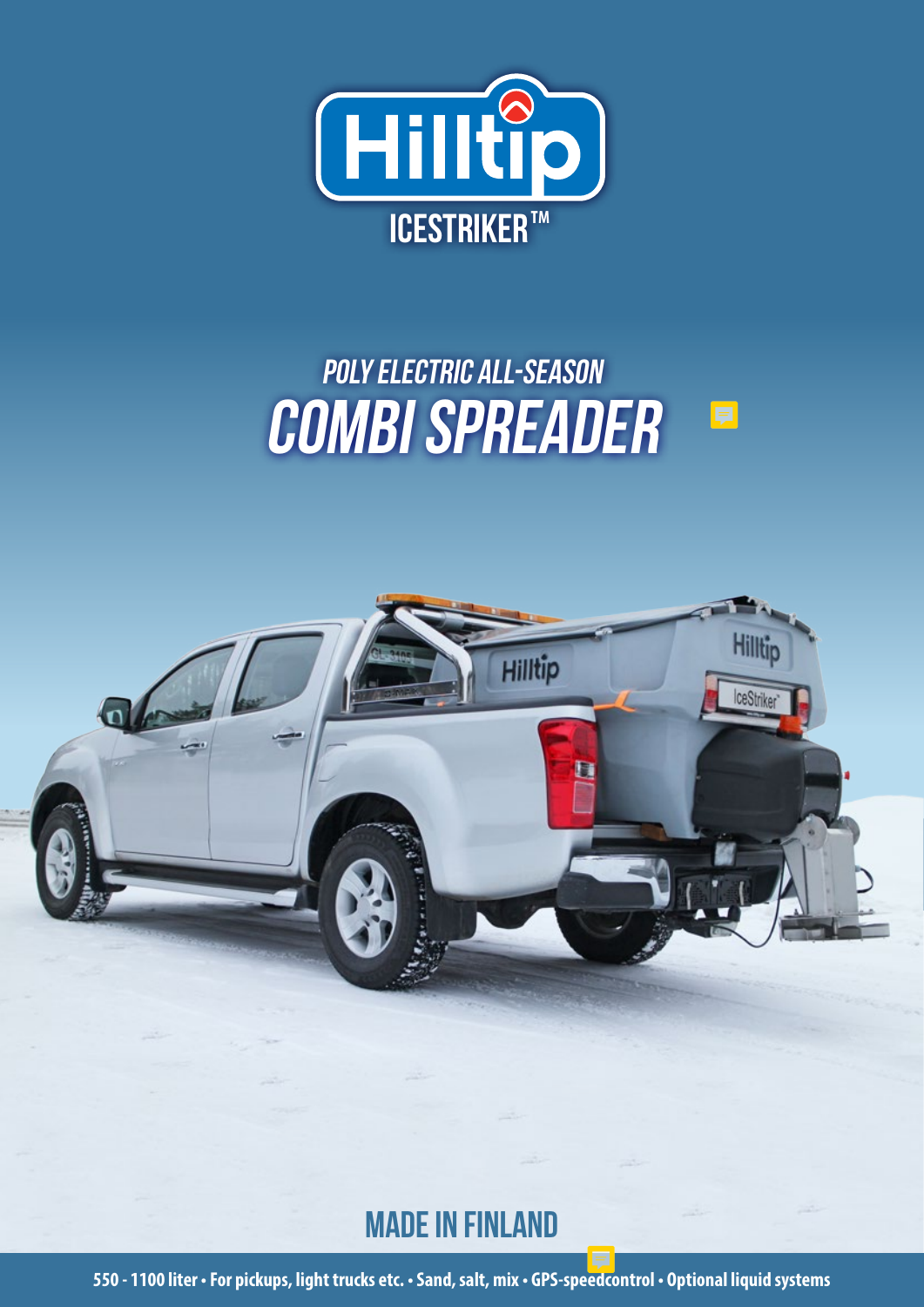# ICESTRIKER 550, 850 & 1100

#### spreader design

Our IceStriker poly electric spreader is built to meet the requirements of the European light-pickup and -truck segment. Lightweight hopper body made of polyethylene, and mounted parts in stainless steel, provides you long lasting protection against corrosion and rust. This unique spreader includes integrated tanks for the optional liquid systems.

the amount of spreading material  $(g/m^2)$  according to your vehicle speed, while manual mode lets you insert a fixed auger speed.

light, from inside the cabin.

The controller additionally collects and saves essential data to an USB memory, allowing you to generate spreading reports. The controller also makes it easy to turn on functions, like vibrator, beacon and work

#### Liquid Functions *(OPTIONAL)*

The hopper construction can easily be transformed into a complete brine solution sprayer or into a pre-wet combi spreader that moistens the spreading material. Integrated tanks in the doublewalled hopper body holds up to 450 l of liquid. The spreader can optionally be equipped with a 2 meter spray bar or a hose reel with hand-held spray nozzle.



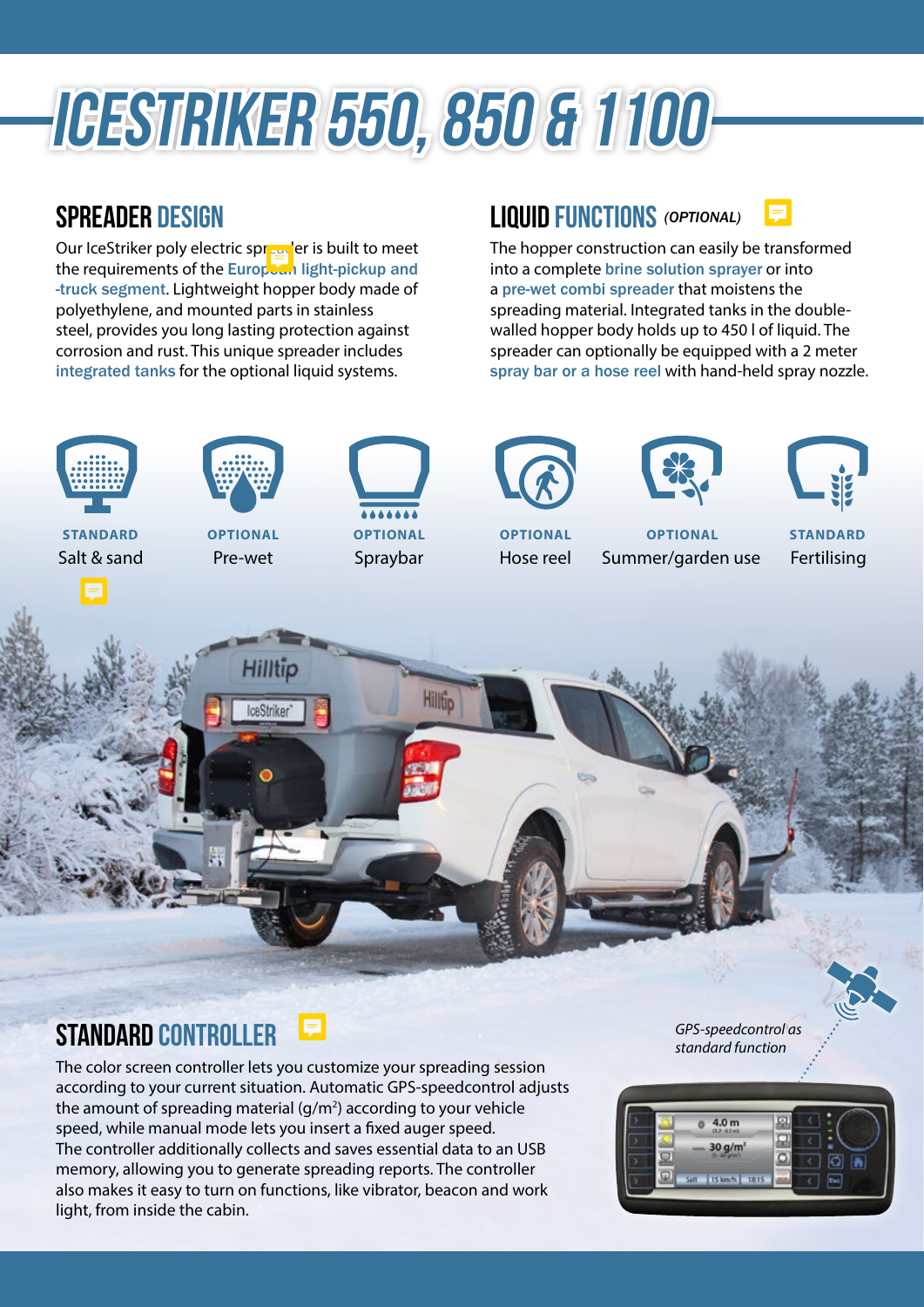

*Stainless steel flip-up chute, designed for spreading salt with high humidity*



*Two-piece tarp mechanism and top screen* **Hose reeling (12 m). + Hose reeling (12 m).** 



*Optional spraybar and hose reel*

#### Spreader functions

- A 12-volt motor is mounted inside a sealed weather-resistant enclosure.
- $\blacktriangledown$  Vibrator prevents bridging and de-icing material from clogging by shaking the inverted Vee.
- Inverted-Vee helps reduce heavy start-up loads on the auger. All in stainless steel.
- Hopper body includes molded alternate license plate area
- $\blacktriangleright$  Includes an accessory wire for optional work light, beacon light and rear camera that can be activated from the standard controller.
- $\blacktriangleright$  Salt liquid level check for optional liquid system, also includes electronic sensor.

#### Optional functions

- $\bigstar$  Pre-wet Salt liquid kit, nozzles, pump with built-in tanks in spreader construction
- $\div$  Spray bar 2 m, with 2-5 m spraying width
- 

#### Optional Accessories

- **+** License plate kit and rear light
- $+$  Beacon warning-light
- LED-work light (red)
- $+$  Rear camera
- $\bigstar$  Standlegs
- $\div$  Bladder tank for storing additional liquid inside hopper

#### Optional HTrack™ system

Track and manage all of your spreading devices and snowplows online on your computer, tablet or smartphone. The program shows treatment route on map, and spreading details like speed, GPS location, material used etc. With HTrack™ you can keep track of your expenses and get de-icing performance evidence for slip and fall injury claims. The spreading data can be summarized and generated as PDF reports.



*The optional HTrackTM program transfers spreading data via mobile network*